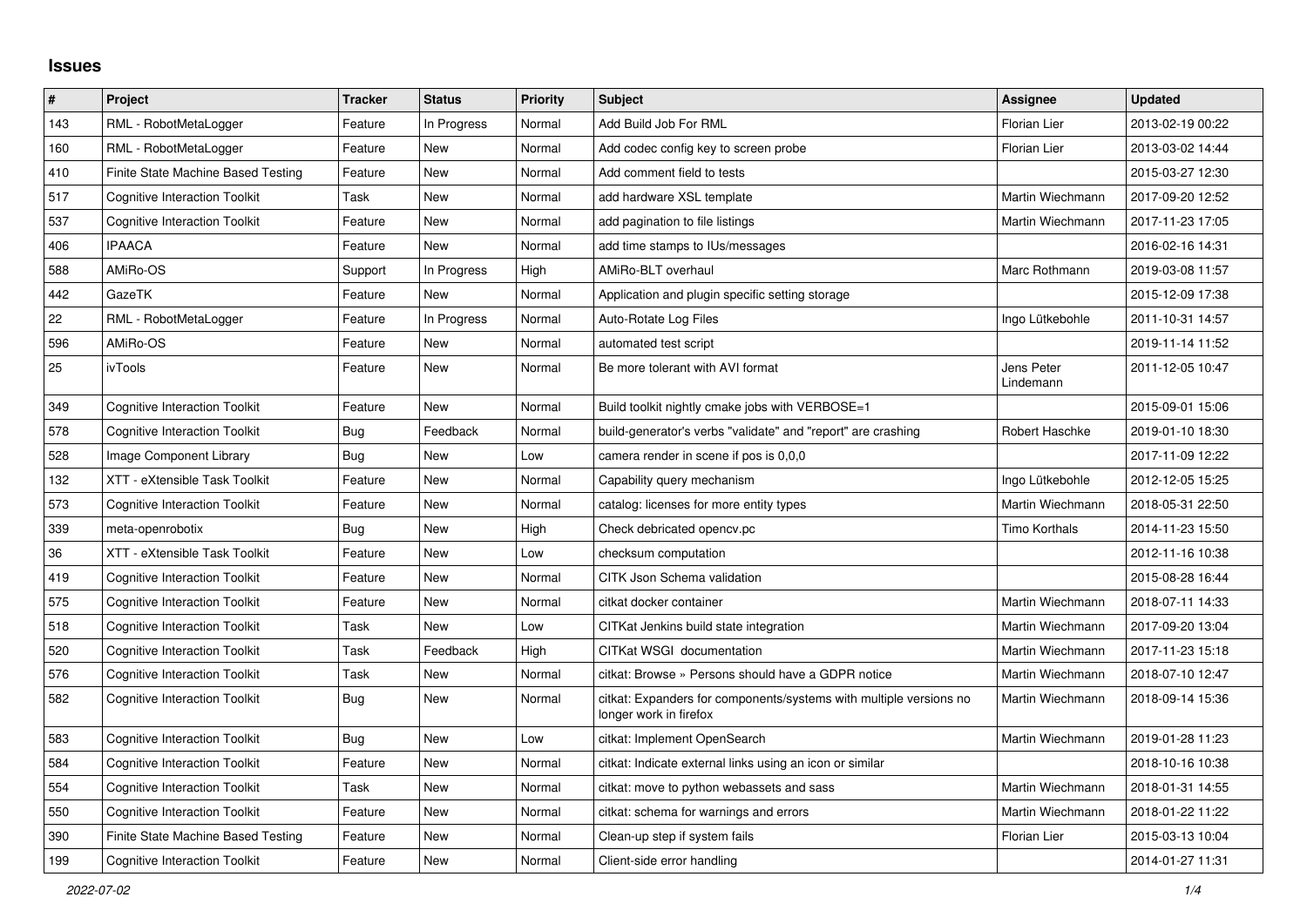| #   | Project                              | <b>Tracker</b> | <b>Status</b> | <b>Priority</b> | Subject                                                                    | <b>Assignee</b>      | <b>Updated</b>   |
|-----|--------------------------------------|----------------|---------------|-----------------|----------------------------------------------------------------------------|----------------------|------------------|
| 294 | Finite State Machine Based Testing   | Bug            | In Progress   | High            | Component names must be unique in order to trigger the correct event       | Florian Lier         | 2014-09-30 18:32 |
| 586 | AMiRo-OS                             | Feature        | New           | Low             | Configurable shell history                                                 | Thomas Schöpping     | 2019-02-25 16:53 |
| 34  | XTT - eXtensible Task Toolkit        | Feature        | New           | Normal          | Configurable submission                                                    |                      | 2012-03-16 14:43 |
| 128 | XTT - eXtensible Task Toolkit        | Feature        | New           | Normal          | Confirmation of 'completed' state                                          |                      | 2012-11-22 16:24 |
| 439 | GazeTK                               | Feature        | New           | Normal          | Connection to Browser                                                      |                      | 2015-12-09 17:35 |
| 457 | meta-openrobotix                     | Feature        | In Progress   | Low             | Create partitions via wks                                                  | <b>Timo Korthals</b> | 2016-01-13 17:47 |
| 279 | <b>Cognitive Interaction Toolkit</b> | Support        | In Progress   | High            | Create videos of the most basic tutorials                                  | <b>Florian Lier</b>  | 2014-09-21 13:10 |
| 18  | XTT - eXtensible Task Toolkit        | Feature        | New           | Normal          | Dedizierte Lifecycle-Statemachine implementieren                           | Ingo Lütkebohle      | 2011-10-14 17:16 |
| 392 | Finite State Machine Based Testing   | Feature        | New           | Normal          | Delay after kill                                                           | Florian Lier         | 2015-03-13 10:04 |
| 408 | <b>IPAACA</b>                        | Bug            | New           | Normal          | Delay/framedropping in AsapRealizer rendering when closing the<br>injector |                      | 2015-03-26 16:52 |
| 579 | <b>Cognitive Interaction Toolkit</b> | <b>Bug</b>     | Feedback      | Normal          | dependency resolution is incomplete                                        | Robert Haschke       | 2019-01-10 18:30 |
| 449 | meta-cerebric                        | Feature        | New           | Low             | DHCP Client for USB RNDIS                                                  | <b>Timo Korthals</b> | 2015-12-21 22:16 |
| 441 | GazeTK                               | Feature        | New           | Normal          | Dialog to show the plugins                                                 |                      | 2015-12-09 17:37 |
| 44  | XTT - eXtensible Task Toolkit        | Feature        | New           | Normal          | display entry/exit events in the observer GUI                              | Ingo Lütkebohle      | 2012-07-24 18:52 |
| 45  | XTT - eXtensible Task Toolkit        | Feature        | Feedback      | Normal          | Display transitions                                                        |                      | 2012-07-25 13:32 |
| 145 | RML - RobotMetaLogger                | Support        | New           | High            | Documentation additions DRAFT                                              | Florian Lier         | 2013-03-02 14:27 |
| 159 | RML - RobotMetaLogger                | Bug            | New           | Normal          | Documentation on the screen probe                                          | Florian Lier         | 2013-03-02 14:28 |
| 499 | Image Component Library              | Bug            | New           | Low             | Does not build with C++98                                                  |                      | 2017-11-22 22:23 |
| 389 | Finite State Machine Based Testing   | Feature        | New           | Normal          | Easy - Mode                                                                | Florian Lier         | 2015-03-13 10:04 |
| 589 | AMiRo-OS                             | Feature        | New           | Normal          | Enhanced I/O events                                                        |                      | 2019-03-08 13:13 |
| 137 | XTT - eXtensible Task Toolkit        | Bug            | New           | Normal          | eventbus-rsb cannot handle scope /                                         |                      | 2013-01-10 13:19 |
| 435 | <b>IPAACA</b>                        | Feature        | New           | Normal          | Expose whether an ADDED event is caused through resending                  |                      | 2016-02-16 14:30 |
| 581 | hirc                                 | Bug            | New           | Normal          | flobi lookat does not work anymore due to hardcoded floka prefix           |                      | 2018-08-15 11:20 |
| 387 | Finite State Machine Based Testing   | Bug            | New           | Normal          | fsmt_iniparser crashes if command line contains the & sign                 | Florian Lier         | 2015-03-13 10:04 |
| 587 | AMiRo-OS                             | Feature        | New           | Normal          | Implement I2C bus clear function                                           | Felix Wittenfeld     | 2019-02-25 17:02 |
| 40  | XTT - eXtensible Task Toolkit        | Feature        | New           | Low             | Implement listing available types in DAPILoader                            |                      | 2012-11-16 10:38 |
| 409 | Finite State Machine Based Testing   | <b>Bug</b>     | New           | Urgent          | Implement non-children killing process end strategy                        | Florian Lier         | 2015-09-22 10:31 |
| 38  | XTT - eXtensible Task Toolkit        | Feature        | In Progress   | Normal          | Implement writing of list values for XOMPacker                             | Ingo Lütkebohle      | 2012-12-04 11:44 |
| 492 | Finite State Machine Based Testing   | Bug            | New           | Normal          | Installation fails on a fresh Ubuntu 14.04.4                               |                      | 2016-11-30 22:28 |
| 26  | RML - RobotMetaLogger                | Feature        | New           | Normal          | integrate Video-Conversion Scripts                                         |                      | 2011-12-16 16:36 |
| 466 | <b>IPAACA</b>                        | Feature        | New           | Normal          | IPAACA v3                                                                  |                      | 2016-02-16 14:52 |
| 488 | <b>IPAACA</b>                        | Feature        | New           | Normal          | ipaaca_pb2 should lie inside ipaaca package and in the PYTHONPATH          |                      | 2016-09-12 13:24 |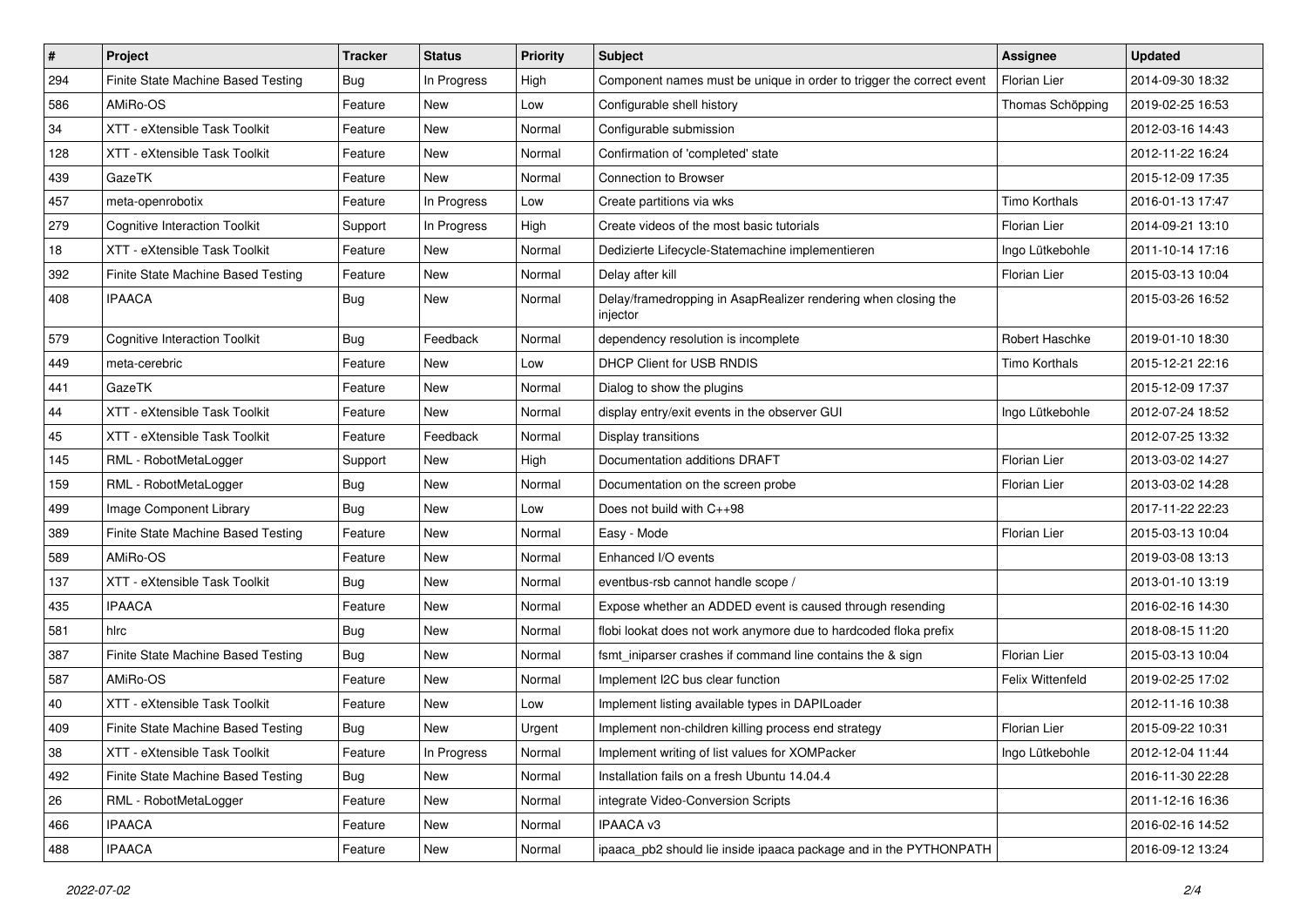| #   | Project                              | <b>Tracker</b> | <b>Status</b> | <b>Priority</b> | <b>Subject</b>                                                                                       | Assignee                  | <b>Updated</b>   |
|-----|--------------------------------------|----------------|---------------|-----------------|------------------------------------------------------------------------------------------------------|---------------------------|------------------|
| 283 | ivTools                              | Bug            | New           | High            | ivrender colors broken depending on Mesa3D version                                                   | Jens Peter<br>Lindemann   | 2014-07-10 16:07 |
| 39  | ivTools                              | Feature        | <b>New</b>    | Urgent          | ivTrace: Reload 3D world parameters                                                                  | Jens Peter<br>Lindemann   | 2012-06-28 15:51 |
| 403 | <b>IPAACA</b>                        | Feature        | In Progress   | High            | JSON payload support for ipaaca-java                                                                 | <b>Matthias Priesters</b> | 2016-02-16 14:48 |
| 404 | <b>IPAACA</b>                        | Feature        | New           | Low             | JSON schema support                                                                                  |                           | 2015-03-26 10:42 |
| 135 | XTT - eXtensible Task Toolkit        | Bug            | <b>New</b>    | Normal          | List-syntax creates object instead of list                                                           | Ingo Lütkebohle           | 2012-12-05 10:04 |
| 23  | RML - RobotMetaLogger                | Feature        | New           | Normal          | Manage capture configuration through CLI tool                                                        | Ingo Lütkebohle           | 2011-10-27 16:14 |
| 525 | <b>Cognitive Interaction Toolkit</b> | Bug            | New           | Normal          | Maven Template uses default profile                                                                  |                           | 2017-11-02 08:38 |
| 113 | XTT - eXtensible Task Toolkit        | Feature        | New           | Low             | Merge-Support für EAF-Files                                                                          |                           | 2012-11-16 10:39 |
| 136 | XTT - eXtensible Task Toolkit        | Bug            | New           | Normal          | Modifying the specification for result_available can clash with updates                              |                           | 2012-12-19 10:46 |
| 591 | AMiRo-OS                             | Feature        | New           | Normal          | More generic QtCreator project setup                                                                 |                           | 2019-03-08 13:20 |
| 122 | XTT - eXtensible Task Toolkit        | Support        | New           | Normal          | Move event id and timestamps into TaskState structure                                                | Ingo Lütkebohle           | 2012-10-29 17:05 |
| 426 | <b>Cognitive Interaction Toolkit</b> | Task           | <b>New</b>    | Normal          | Multiple build jobs per component                                                                    | Florian Lier              | 2015-10-14 17:32 |
| 414 | <b>Cognitive Interaction Toolkit</b> | Bug            | In Progress   | Normal          | Naming consistency                                                                                   |                           | 2015-08-24 21:12 |
| 27  | OpenKC                               | Bug            | In Progress   | Low             | OpenKC doesn't find FRI headers                                                                      | Matthias Schöpfer         | 2012-01-16 13:47 |
| 597 | <b>Cognitive Interaction Toolkit</b> | Bug            | <b>New</b>    | Normal          | Orchestration fails if single build job cancelled                                                    | Jan Moringen              | 2020-01-25 04:33 |
| 129 | XTT - eXtensible Task Toolkit        | Bug            | New           | Low             | Overlapping task-initations break merge-support                                                      | Ingo Lütkebohle           | 2012-11-26 13:52 |
| 407 | Finite State Machine Based Testing   | Bug            | New           | Normal          | Parallel component hangs and produces no output                                                      | Florian Lier              | 2015-03-26 11:39 |
| 125 | XTT - eXtensible Task Toolkit        | Feature        | New           | Low             | Path language for dapi-json                                                                          |                           | 2012-11-16 10:37 |
| 438 | GazeTK                               | Feature        | New           | Normal          | Protobuffer integration                                                                              | <b>Thies Pfeiffer</b>     | 2015-12-09 17:35 |
| 144 | RML - RobotMetaLogger                | Support        | New           | Normal          | PYTHONPATH / LIBDIR unclear                                                                          | Florian Lier              | 2013-02-19 00:27 |
| 287 | <b>Cognitive Interaction Toolkit</b> | Feature        | <b>New</b>    | Normal          | Read branches out of git to reduce versioning efford.                                                |                           | 2016-04-08 15:17 |
| 112 | XTT - eXtensible Task Toolkit        | Feature        | In Progress   | Normal          | Recover from i/o errors                                                                              | Ingo Lütkebohle           | 2012-09-21 15:27 |
| 20  | XTT - eXtensible Task Toolkit        | Feature        | <b>New</b>    | Normal          | Reject (instead of ignore) invalid messages                                                          | Ingo Lütkebohle           | 2011-10-16 13:19 |
| 230 | <b>Cognitive Interaction Toolkit</b> | Feature        | New           | Low             | Replace unp program with more widely available alternatives in recipes                               |                           | 2015-08-26 09:30 |
| 119 | XTT - eXtensible Task Toolkit        | Bug            | New           | Normal          | RSB binary support of TaskState                                                                      |                           | 2012-10-02 17:17 |
| 496 | <b>IPAACA</b>                        | Bug            | <b>New</b>    | Normal          | RSB calls should never block                                                                         |                           | 2017-01-26 15:17 |
| 298 | <b>Cognitive Interaction Toolkit</b> | Bug            | Feedback      | Normal          | RSB nightly distribution fails due to XMLTIO Project that is only<br>available with authentification | Florian Lier              | 2015-08-26 09:27 |
| 139 | XTT - eXtensible Task Toolkit        | Bug            | New           | Normal          | RSB-Client has outdated serial on cancel                                                             |                           | 2013-01-28 16:54 |
| 472 | <b>IPAACA</b>                        | Task           | New           | Normal          | Should basic logging (level >= WARNING) be enabled by default?                                       | Hendrik Buschmeier        | 2016-03-08 15:29 |
| 595 | AMiRo-OS                             | <b>Bug</b>     | <b>New</b>    | Normal          | SSSP has issue with IO event in breakout board                                                       | Cung Lian Sang            | 2019-08-08 09:24 |
| 538 | <b>Cognitive Interaction Toolkit</b> | Feature        | New           | Normal          | style file listings                                                                                  | Martin Wiechmann          | 2017-11-23 17:06 |